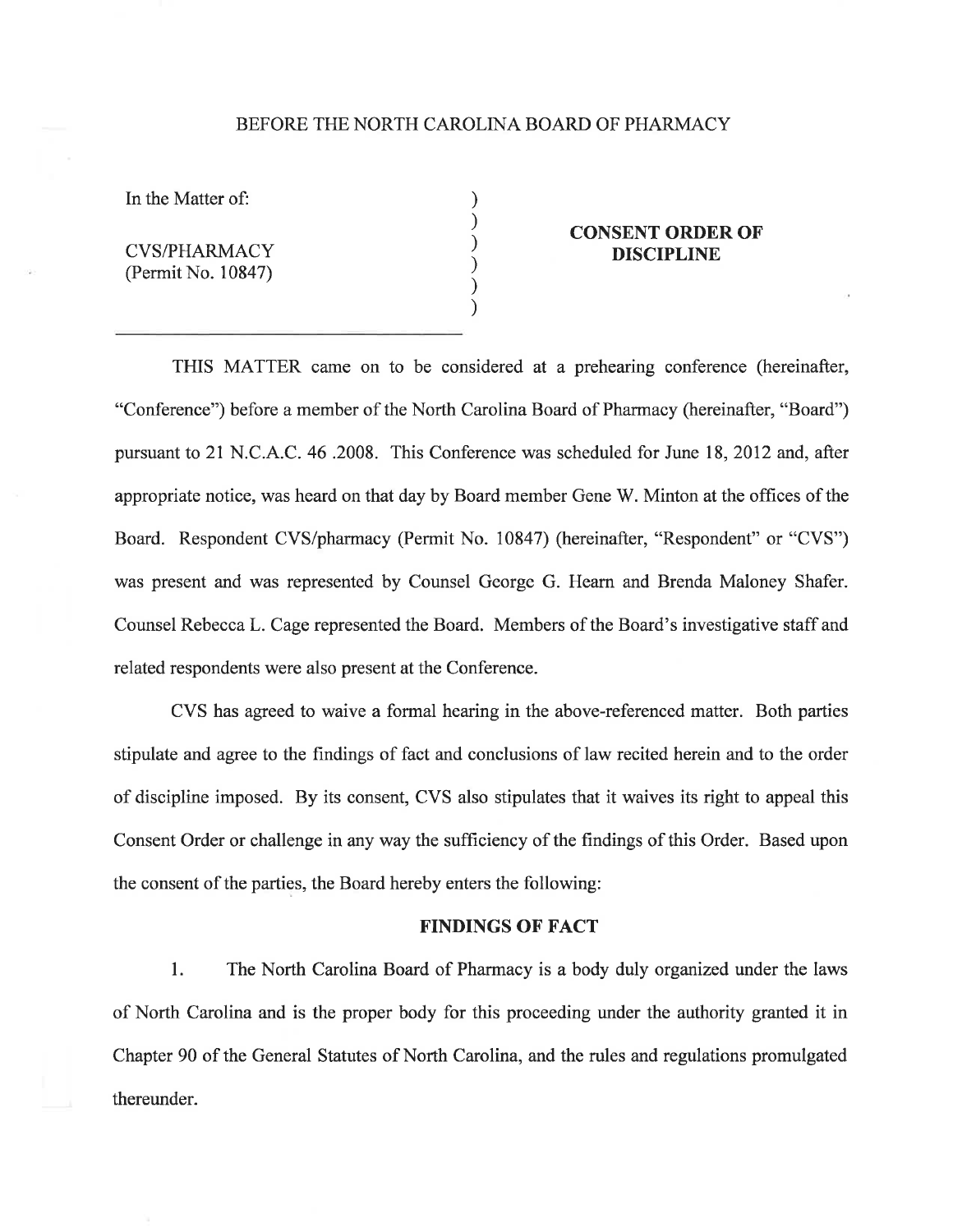2. CVS is and was, at all relevant times referred to herein, the holder of Permit No. 10847 from the Board, and located at 901 Dow Road, Carolina Beach, North Carolina. CVS is and was, at all relevant times referenced to herein, subject to the rules and regulations of the North Carolina Board of Pharmacy and the laws of the State of North Carolina.

3. On June I,2011, CVS held a training program in Wilmington, N.C. for the administration of vaccines, which was attended by nine pharmacists and two pharmacy interns ("Participants"). As set forth below, it was later determined by the Board that the training program did not meet the requirements for a certificate program under North Carolina law.

4. On September 15, 2011, the Board received an anonymous complaint notiffing the Board of alleged deficiencies in the vaccination training program offered by CVS on June l, 2011, including allegations that the training program did not include the required two intramuscular injections and one subcutaneous injection and that the trainer provided each of the assessment examination answers to the Participants of the program.

5. On October 20, 2011, Jay Campbell, Executive Director of the Board, notified CVS, through Michael Sherry, Manager, Retail Clinical Operations, of the anonymous complaint received by the Board and requested a response. Mr. Campbell wrote that it appeared that the pharmacists who participated in the purported training program were not properly trained and certified to administer vaccines. Mr. Campbell notified Mr. Sherry that, based upon the investigation, it appeared that any permits who permitted these pharmacists to administer vaccines were violating North Carolina law.

6. On November 10, 2017, Mr. Sherry provided a written response to Mr. Campbell. Mr. Sherry identified the Participants, the trainer, and, based on CVS's investigation, confirmed that the training program did not include the required two intramuscular injections and one

2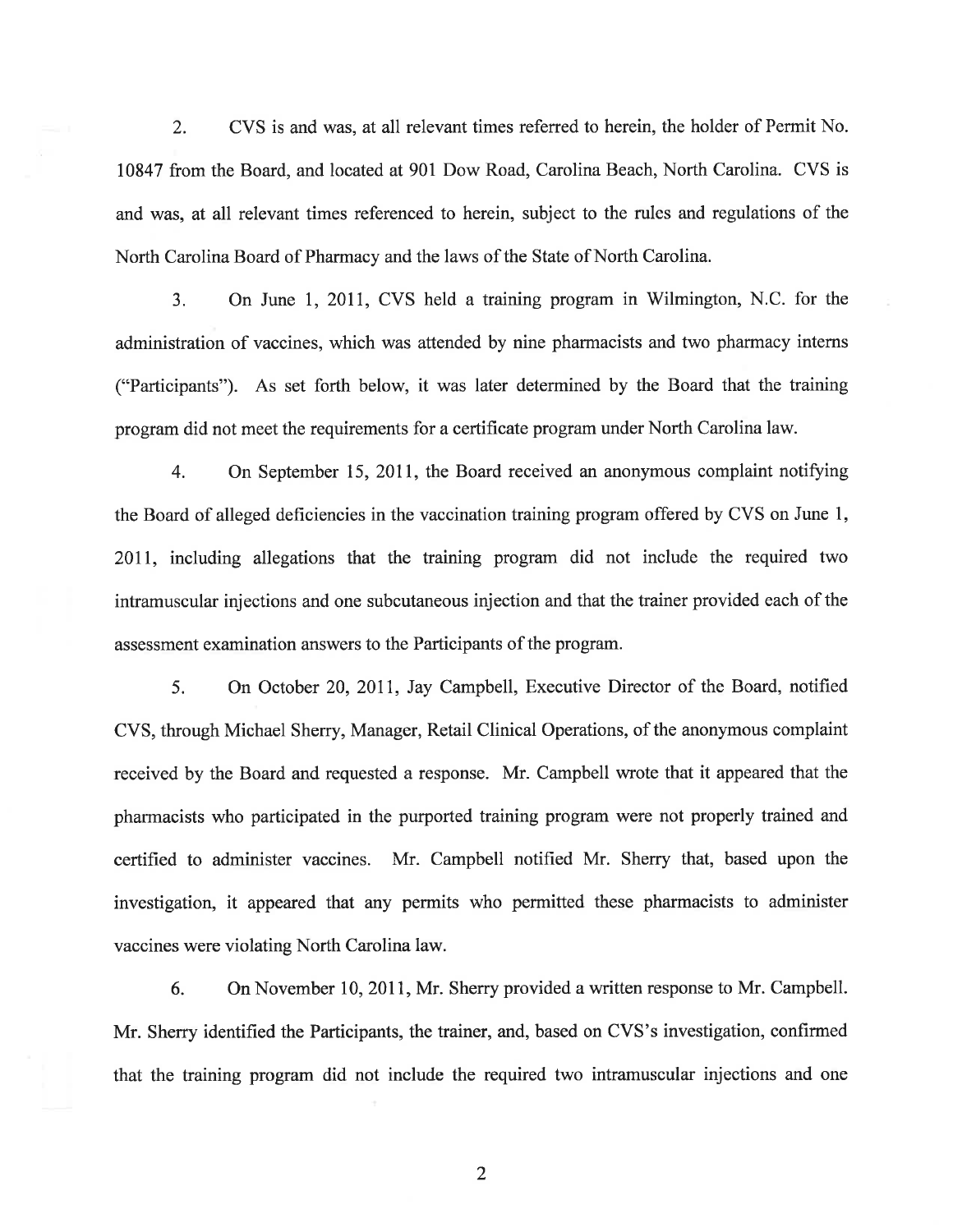subcutaneous injection. Mr. Sherry also conveyed that the Participants would be retrained and would retake the examination, and until they did so, the Participants were notified that they were not permitted to administer vaccines. Mr. Sherry provided the number of vaccinations that the Participants administered between the training on June 1, 2011 and the time at which they were instructed by CVS to cease any vaccination administration, which was on or about October 24, 2011. After further investigation and during the Conference, Mr. Sherry also confirmed that the trainer provided each of the assessment examination answers to the Participants of the program.

7. From on or about November 14 to November 24,2011, a new CVS trainer conducted retraining on injection technique. Participants April Rogers, Edmund Wellons, Myra Rochelle, Nathaniel Brooks, Lauralyle Weaver ancl Amos Brinson underwent injection technique retraining. Participants Matt Rettig, Ashok Chandarana and David Kopaczewski opted not to undergo retraining and instead decided to no longer administer vaccinations. Following injection retraining, Participants April Rogers, Edmund Wellons, Myra Rochelle, Nathaniel Brooks, Lauralyle Weaver and Amos Brinson again began to administer vaccines based on communication from CVS that they were permitted to do so. The retraining that took place in November 2011 did not, however, require the Participants to repeat the didactic coursework or to retake the assessment examination.

8. On December 5, 2011, Mr. Sherry received a letter from Mr. Campbell inlorming him that not all participants had been retrained on injection technique and that none of the participants had repeated the didactic course work or had retaken the exam. Accordingly, the Participants remained improperly trained and not certifìed to administer vaccines under North Carolina law.

J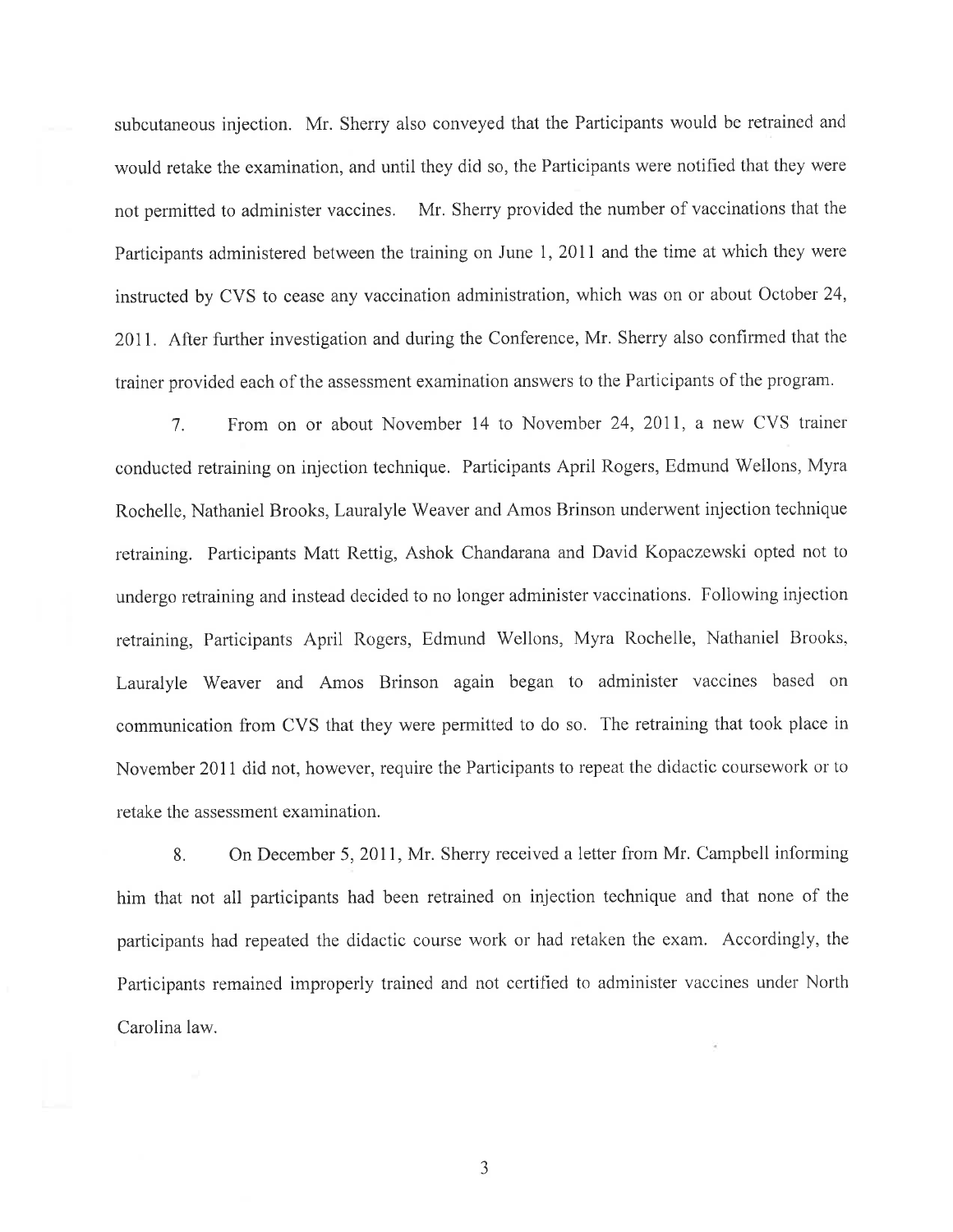9. From on or about December 5 to December 19, 2011, CVS conducted exam retesting of certain of the Participants. April Rogers, Edmund Wellons, Myra Rochelle and Lauralyle Weaver re-took the examination. Participants Nathaniel Brooks and Amos Brinson elected not to re-test and instead decided to undergo the full training for certification for the Fall, 2012 flu season.

10. On or about December 79,2011 Mr. Campbell contacted CVS Wilmington area pharmacy supervisor Betsy Ramsay and informed her that the Participants were not permitted to administer vaccines.

11. From on or about December 19,2011 upon direction from CVS, none of the Participants administered any vaccines as directed by the Board.

12. Between August 22, 2011 and November 23, 2011, CVS permitted R. Ph. Lauralyle J. Weaver, as pharmacist-manager, to unlawfully administer 141 vaccines.

13. In addition, a number of the vaccination records maintained by CVS did not comply with North Carolina law in that l4l of the records failed to adequately describe the administration site of injection.

## CONCLUSIONS OF LAW

Based on the above findings, the Board concludes as a matter of law:

1. All parties are properly before the Board, and the Board has jurisdiction over CVS and the subject matter of this proceeding.

2. CVS's conduct, as set out in the findings of fact above, constitutes grounds for discipline pursuant to N.C. Gen. Stat. § 90-85.38 because CVS's acts were in violation of N.C. Gen. Stat. \$\$ 90-85.3(r), 90-85.38(b), and 90-85.40(Ð; and 2l N.C.A.C. 46 .1804(a), a6 .2302(a), and 46 .2507.

4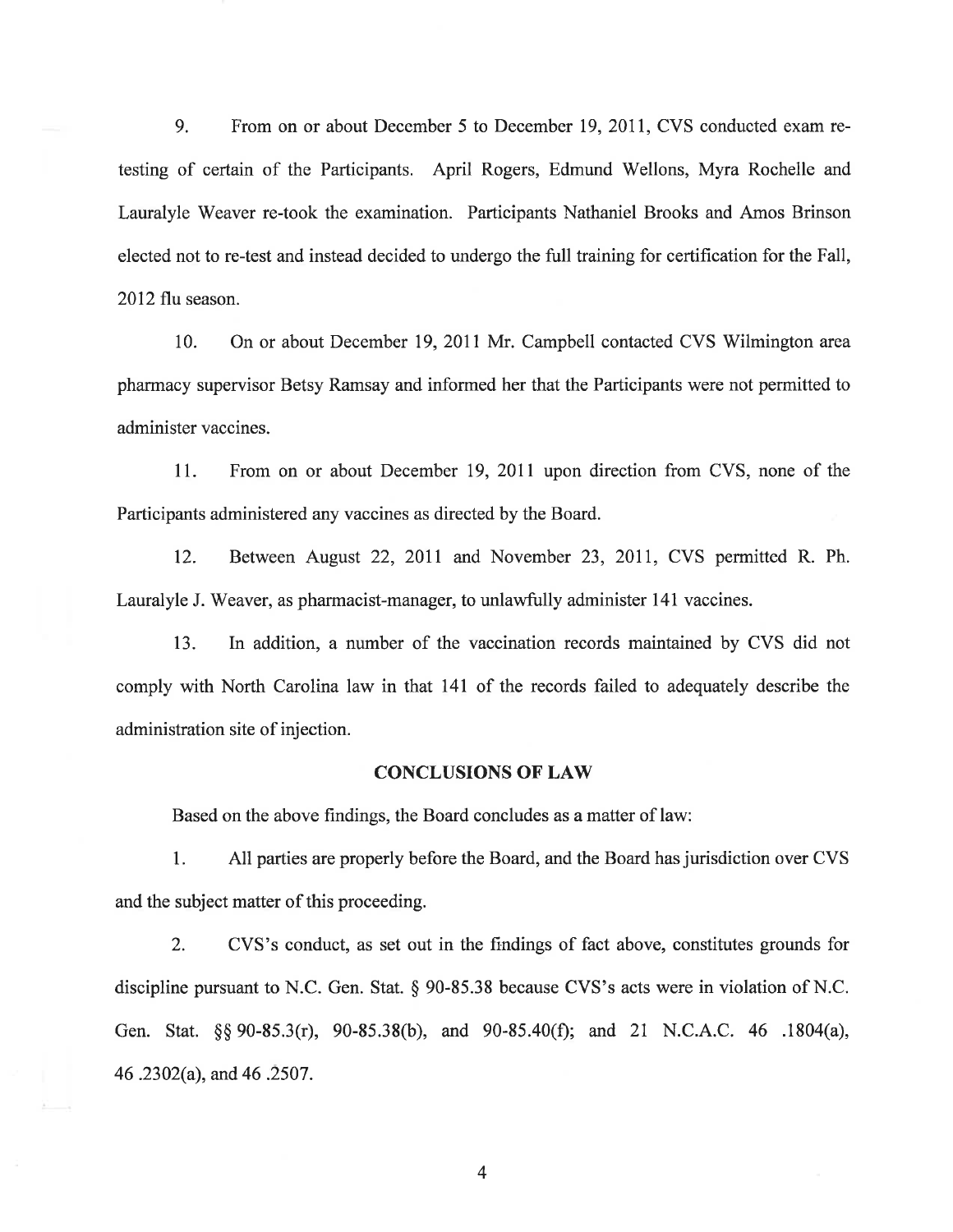Based upon the foregoing, and with the consent of the parties, IT IS THEREFORE ORDERED that the permit of CVS is hereby subject to the following conditions:

1. CVS shall administer no vaccinations for a two-year period commencing on the date of the entry of this Order and running for two consecutive years;

2. CVS shall violate no laws governing the practice of pharmacy or the distribution of drugs;

3. CVS shall violate no rules and regulations of the Board;

4. CVS shall cooperate with the Board, its attorneys, investigators and other representatives in any investigation of compliance with the provisions of this Consent Order; and

5. If CVS fails to comply with any terms or conditions of this Order, CVS may be subject to additional disciplinary action by the Board.

This the  $\int \frac{dx}{dy}$  of July, 2012.

NORTH CAROLINA BOARD OF PHARMACY  $1/$ By: Jack V/. **Campbell**, I **Executive Director** 

5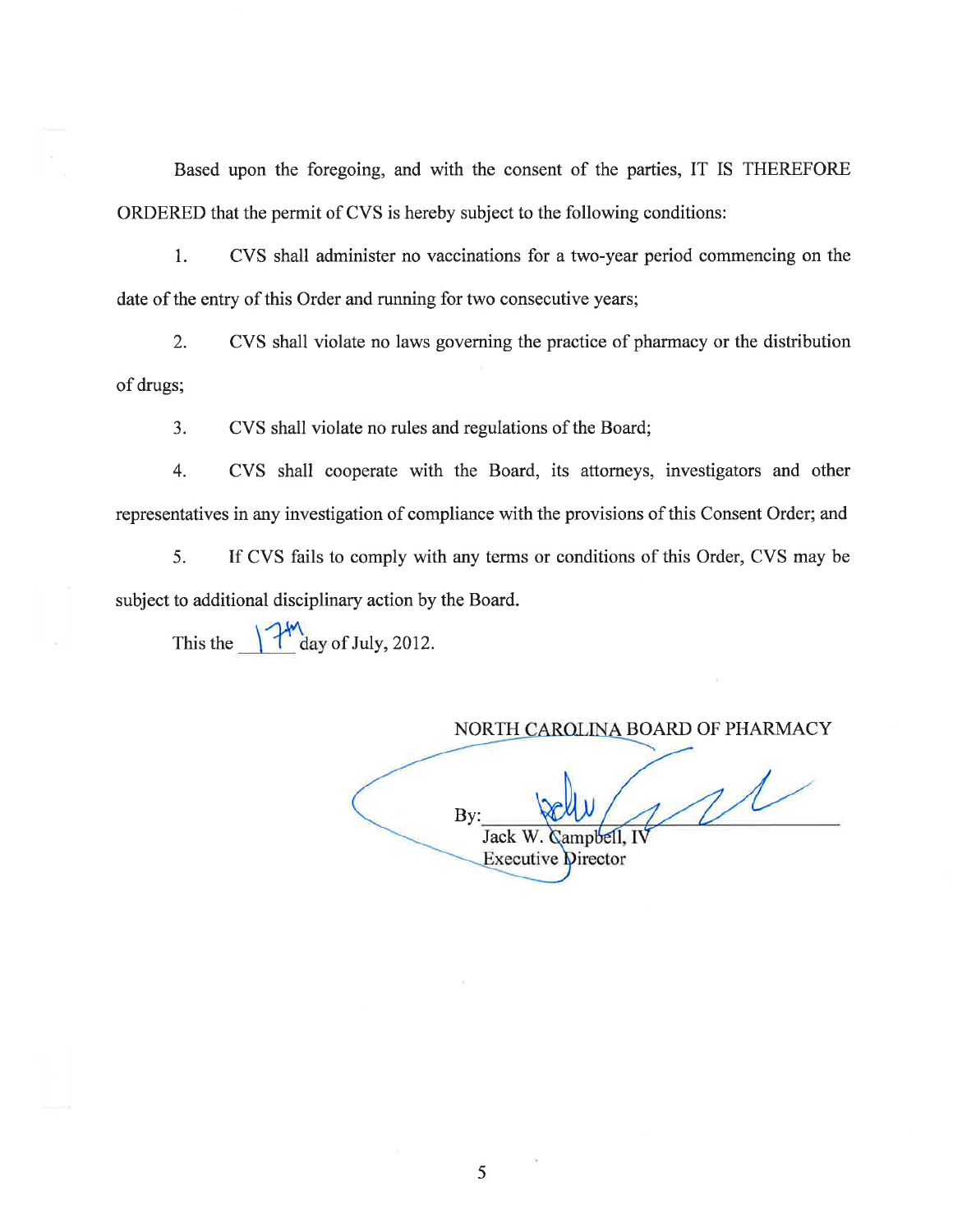CVS/pharmacy, the holder of permit number 10847, has full knowledge that it has the right to a formal hearing, at which it would have the right to be represented at its expense by counsel, in this matter. The undersigned freely, knowingly and voluntarily waives such right by entering into this Consent Order. The undersigned understands and agrees that by entering into this Consent Order, it certifies that it has read the foregoing Consent Order and that it voluntarily consents to the terms and conditions set forth therein and relinquishes any right to judicial review of Board actions which may be taken concerning this matter. The undersigned further understands that should it violate the terms and conditions of this Consent Order, the Board may take additional disciplinary action. The undersigned understands and agrees that this Consent Order will not become effective unless and until approved by the Board. The undersigned understands that it has the right to have counsel of its choice review and advise it with respect to its rights and this Consent Order, and represents that it enters this Consent Order after consultation with its counsel or after knowingly and voluntarily choosing not to consult with counsel.

The undersigned certifies that its agent executing this Consent Order is duly authorized to accept the Consent Order on behalf of CVS/pharmacy, and to bind the permit holder.

**ACCEPTED AND CONSENTED TO BY:** 

CVS/pharmacy (Permit No. 10847)

Laurayle 2. Weaver Date 07-13-12 By: Lauralyle J. WeAVER<br>Title: Pharmacist - MANAger STATE OF North Carolina Wake COUNTY

I, the undersigned Notary Public of the County and State aforesaid, do hereby certify that the following personally appeared before me this day and acknowledged the due execution of the foregoing document:  $Lauralule$  J.  $Nearer$ 

Date:  $7 - 13 - 2012$ 



Notary Public  $\overrightarrow{B}$ 

My commission expires:  $6 - 20 - 20$